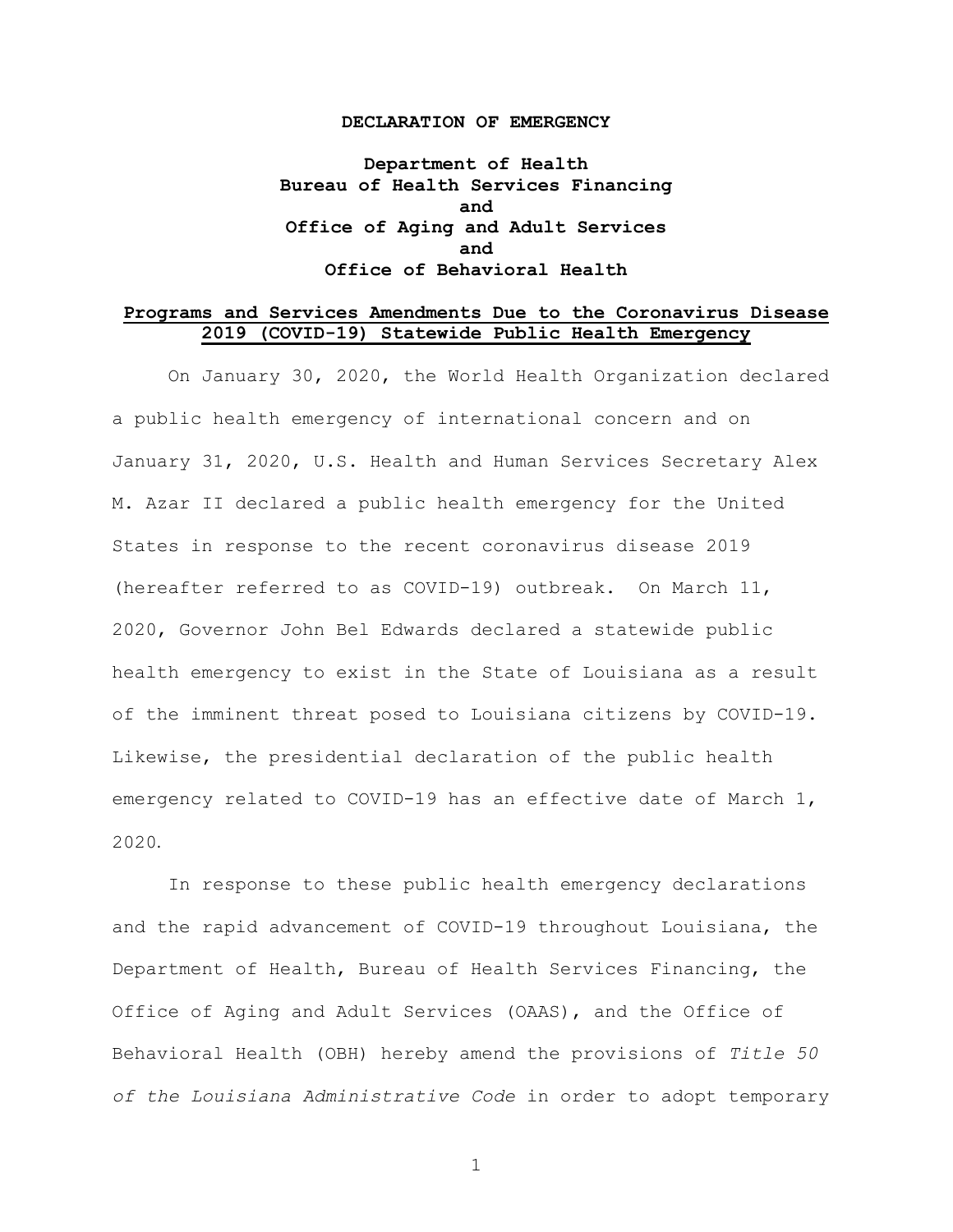measures to provide for the continuation of essential programs and services to ensure the health and welfare of the citizens of Louisiana in accordance with the provisions of the Administrative Procedure Act, R.S. 49:953(B)(1) et seq. This Emergency Rule shall be in effect for the maximum period allowed under the Act or the duration of the COVID-19 statewide public health emergency declaration, whichever comes first.

The Department amends *Title 50 of the Louisiana Administrative Code* to enact the following provisions throughout the duration of the COVID-19 presidential public health emergency declaration:

## **Nursing Facilities – Reimbursement Methodology – Reimbursement Adjustment (LAC 50:II.20006)**

The per diem rate paid to non-state nursing facilities shall contain an add-on of \$12 for the period of the presidential COVID-19 declaration.

### **Nursing Facilities – Reimbursement Methodology – Leave of Absence Days (LAC 50:II.20021)**

For each Medicaid recipient, nursing facilities shall be reimbursed for up to seven hospital leave of absence days per occurrence and 15 home leave of absence days per calendar year.

For dates of service during the presidential COVID-19 declaration, the state may allow the reimbursement paid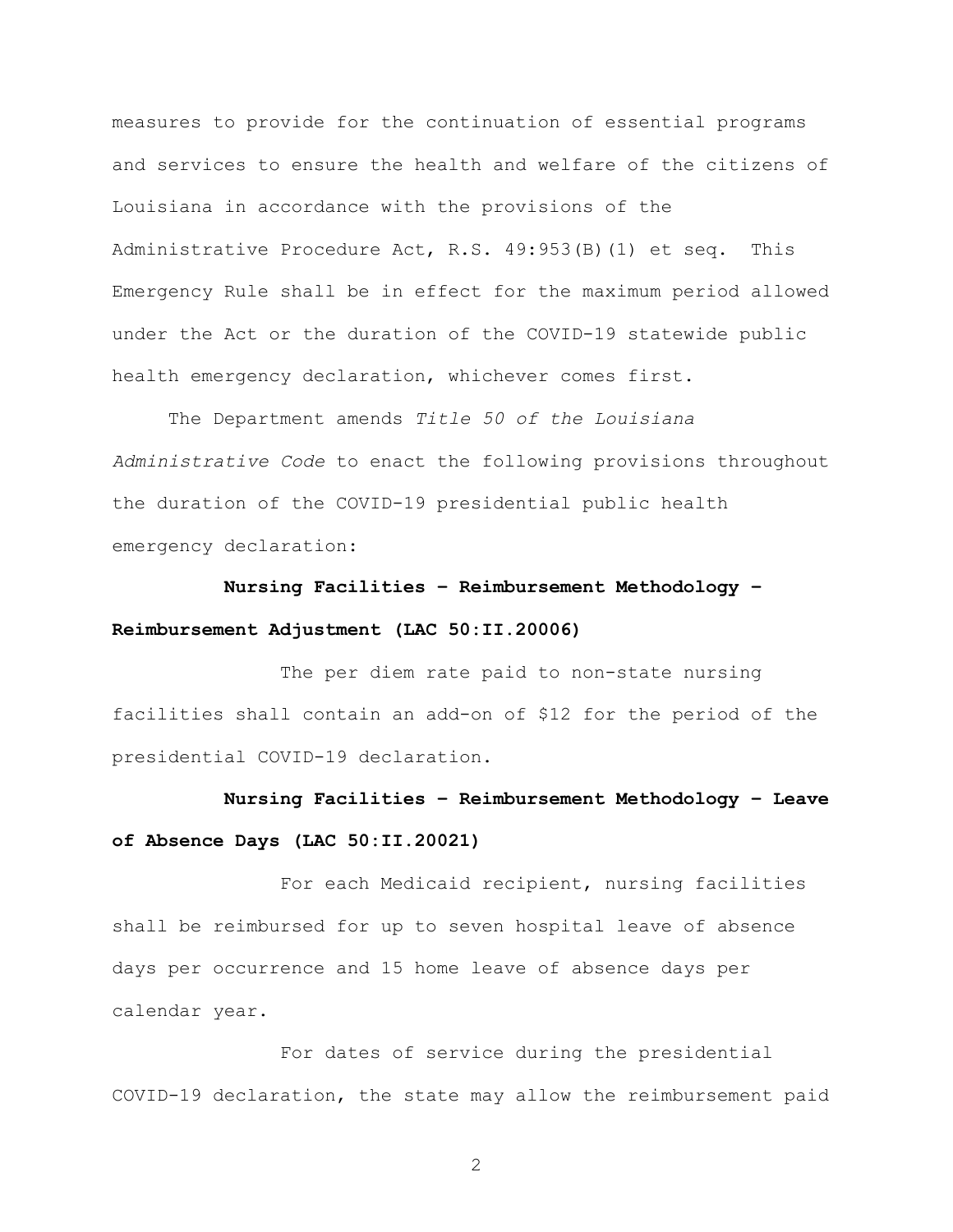for leave of absence days to be equal to 100 percent of the applicable per diem rate.

**Intermediate Care Facilities for Persons with Intellectual Disabilities – Emergency Awareness – Payment Limitations (LAC 50:VII.33101)**

For dates of service during the presidential COVID-19 declaration, the state may waive the annual 45 day limit on the client's leave of absence, the limitation of 30 consecutive days, and the inclusion of the leave in the written individual habilitation plan for recipients that return to the facility for at least 24 hours prior to any discharge/transfer.

Payments to providers for these days will not include any enhanced rate add-ons (i.e., Complex Care, Pervasive Plus), and providers will appropriately submit them as leave days when billing for payment.

#### **Services for Special Populations - Personal Care Services (LAC 50:XV.Subpart 9)**

Relaxation of long term-personal care services (LT-PCS) provisions during the presidential COVID-19 declaration:

Recipients of long term-personal care services (LT-PCS) may receive more weekly service hours than what is assigned for his/her level of support category;

The state may increase the maximum number of LT-PCS hours received per week;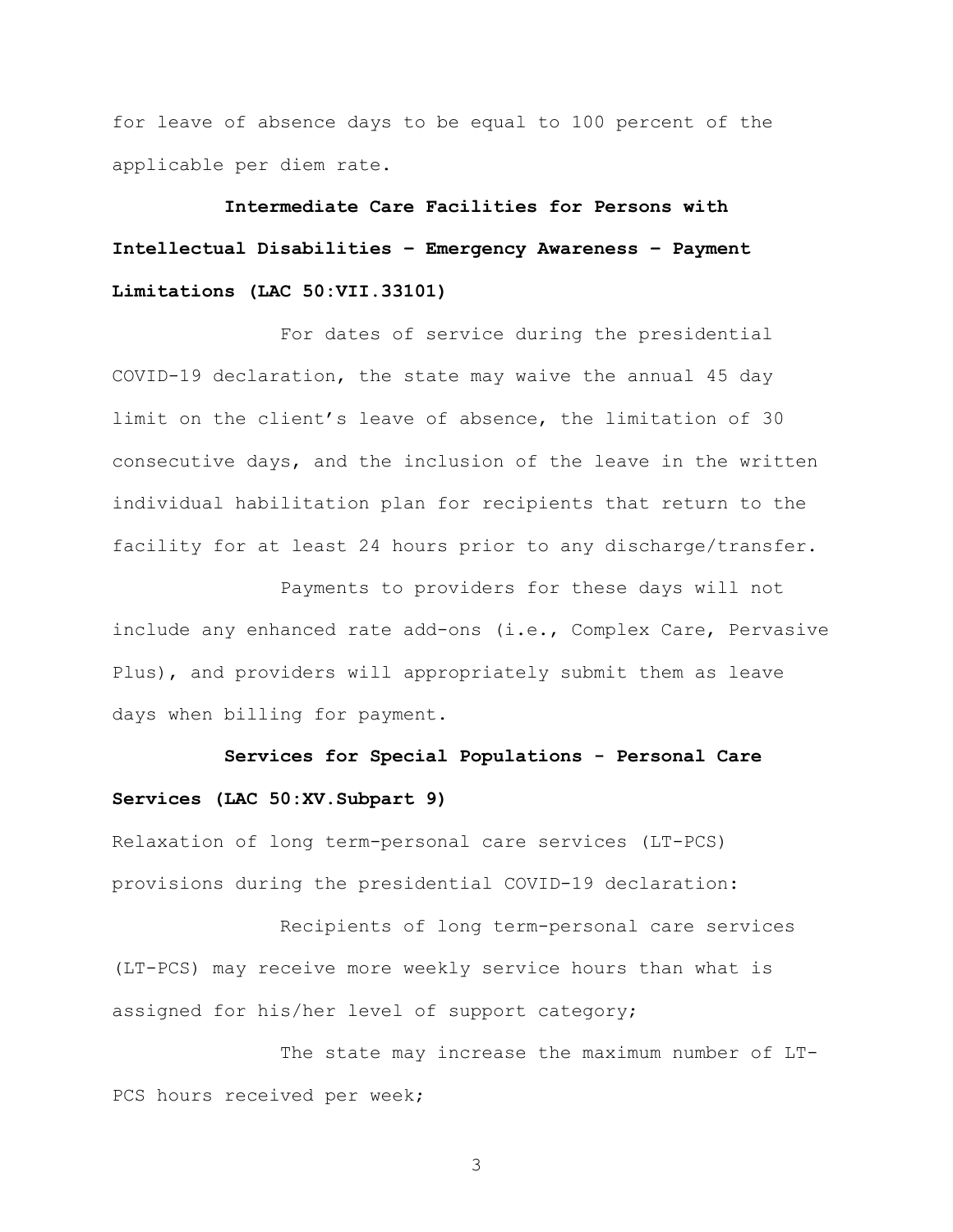Recipients may receive LT-PCS in another state without prior approval of OAAS or its designee;

Recipients may receive LT-PCS while living in a home or property owned, operated or controlled by a provider of services who is not related by blood or marriage to the recipient;

Individuals may concurrently serve as a responsible representative for more than two recipients without an exception from OAAS;

The following individuals may provide services to the recipient of LT-PCS: the recipient's spouse; the recipient's curator; the recipient's tutor; the recipient's legal guardian; the recipient's responsible representative; or the person to whom the recipient has given representative and mandate authority (also known as power of attorney);

The state may allow exceptions to the requirements that services must be provided in accordance with the approved plan of care and/or supporting documentation;

The state may allow exceptions to LT-PCS prior authorization requirements;

The state may increase and/or modify reimbursement rates for LT-PCS;

Recipients may orally designate/authorize or make changes to the responsible representative during the emergency.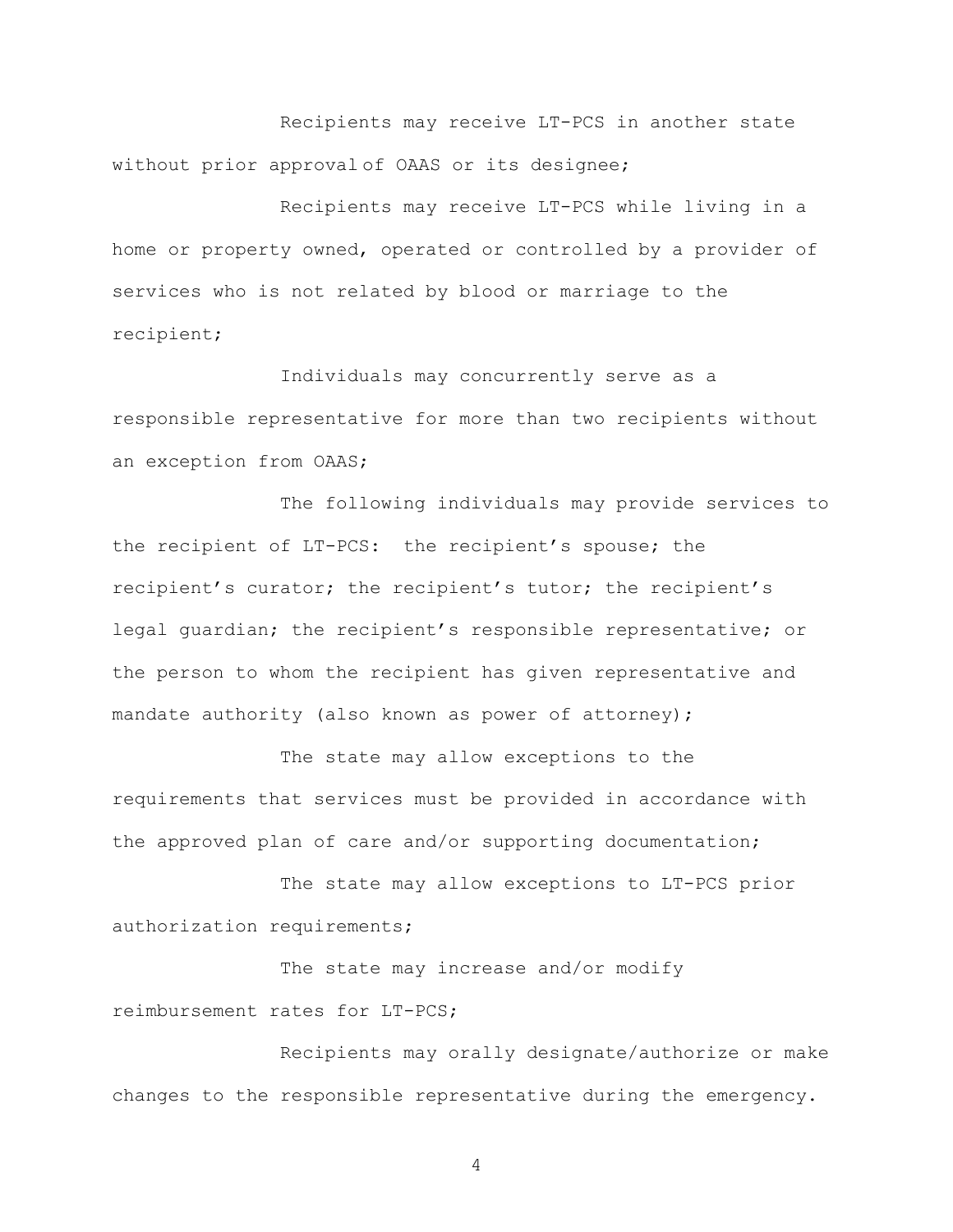However, once the emergency declaration is over, the recipient must submit a written designation on the appropriate OAAS form to designate a responsible representative;

The state may offer recipients the freedom to choose another LT-PCS provider if the designated provider is not able to provide services;

The state may modify the minimum age requirement for direct care workers; and

The state may allow exceptions to the requirement that the place(s) of service must be documented in the plan of care.

**Home and Community-Based Services Waivers – Adult Day Health Care Waiver (LAC 50:XXI.Subpart 3)**

With approval from the Centers for Medicare and Medicaid Services (CMS) as applicable, the following provisions of the Adult Day Health Care (ADHC) Waiver are relaxed during the presidential COVID-19 declaration:

Adult Day Health Care (ADHC) Waiver participants are allowed to receive ADHC services in his/her home by licensed and/or certified ADHC staff (i.e. RN, LPN, PCA and/or CNA);

The current assessments/re-assessments remain in effect past the annual (12 month) requirement;

Participants are not discharged if services are interrupted for a period of 30 consecutive days as a result of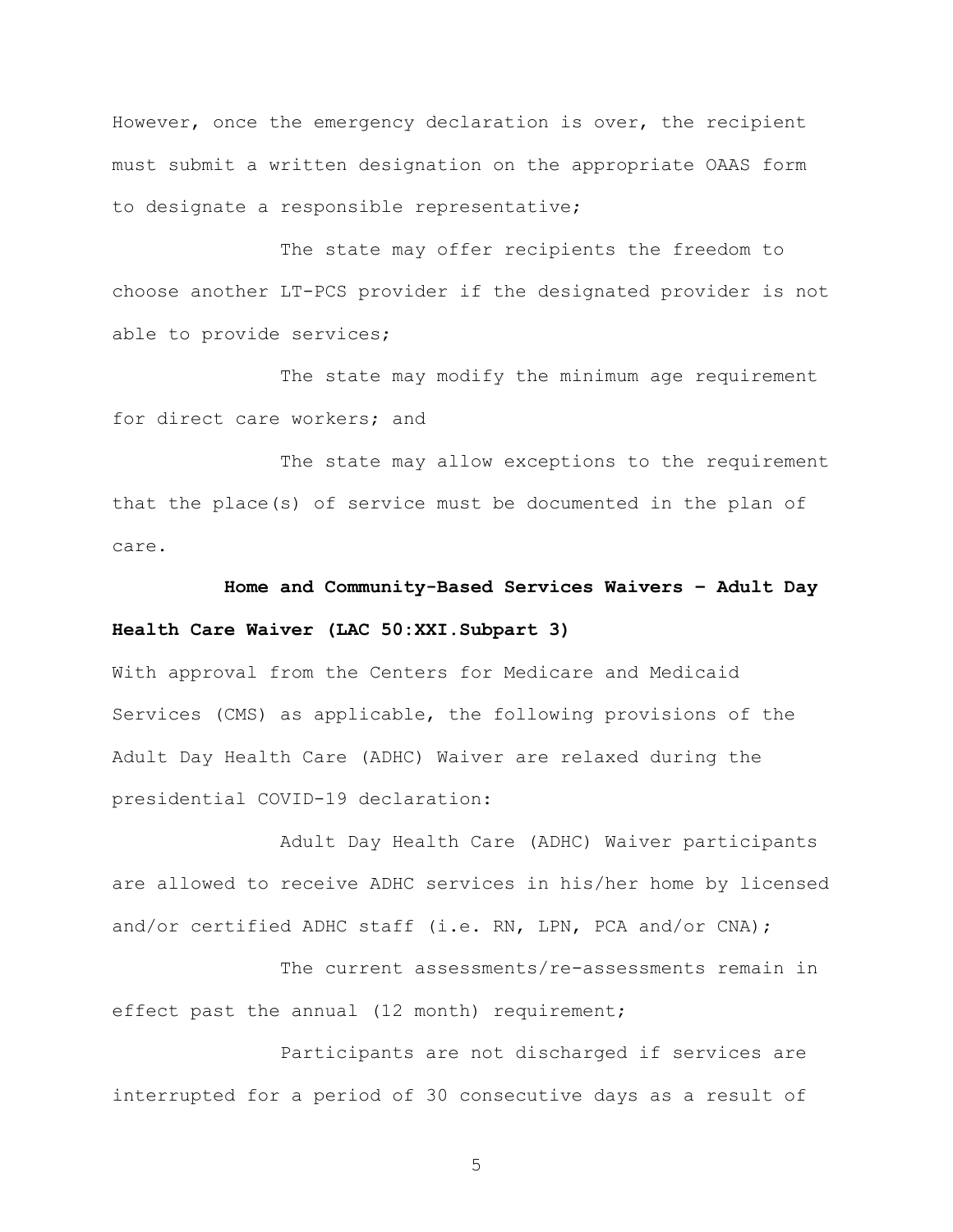not receiving or refusing ADHC services;

Participants are not discharged for failure to attend the ADHC center for a minimum of 36 days per calendar quarter;

The state may elect to make retainer payments to ADHC providers when the ADHC center is closed;

Individuals may concurrently serve as a responsible representative for more than two participants without an exception from OAAS;

The state may allow exceptions to prior authorization requirements;

The state may increase and/or modify reimbursement rates for ADHC providers; and

The state may allow exceptions to the requirements that services must be provided in accordance with the approved plan of care and/or supporting documentation.

# **Home and Community-Based Services Waivers – Community Choices Waiver (LAC 50:XXI.Subpart 7)**

With approval from the Centers for Medicare and Medicaid Services (CMS) as applicable, the following provisions of the Community Choices Waiver (CCW) are relaxed during the presidential COVID-19 declaration:

Community Choices Waiver (CCW) participants are allowed to receive personal assistance services (PAS) in another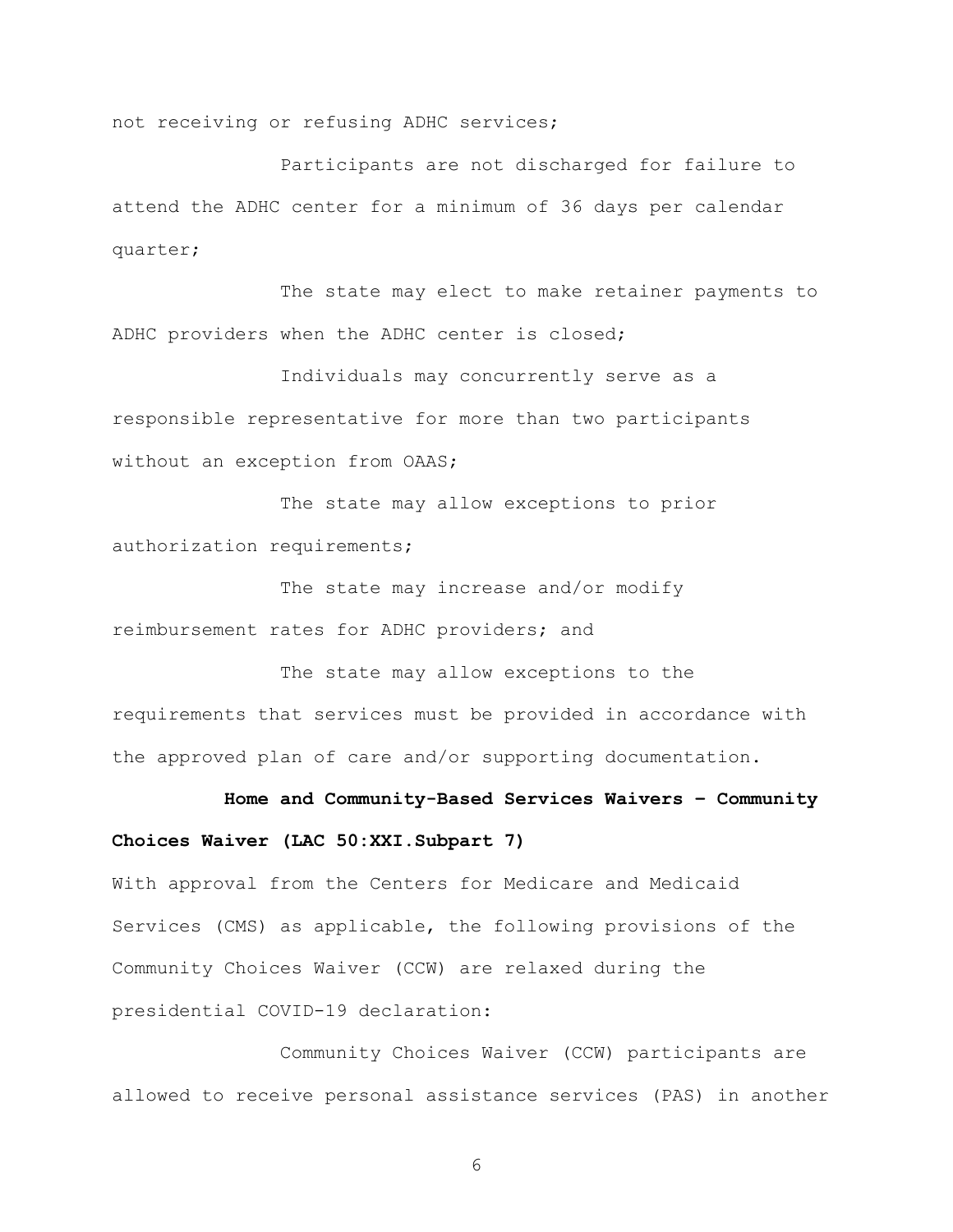state without prior approval of OAAS or its designee;

Participants may receive PAS while living in a home or property owned, operated or controlled by a provider of services who is not related by blood or marriage to the participant without prior approval of OAAS or its designee;

The current assessment/re-assessment remains in effect past the annual (12 month) requirement;

CCW participants are not discharged if services are interrupted for a period of 30 consecutive days as a result of not receiving and/or refusing services;

Participants are not discharged from CCW selfdirected services for failure to receive those services for 90 days or more;

Individuals may concurrently serve as a responsible representative for more than two participants without an exception from OAAS;

Participants may receive an increase in his/her annual services budget;

The following individuals may provide services to the participant: the participant's spouse; the participant's curator; the participant's tutor; the participant's legal guardian; the participant's responsible representative; or the person to whom the participant has given representative and mandate authority (also known as power of attorney);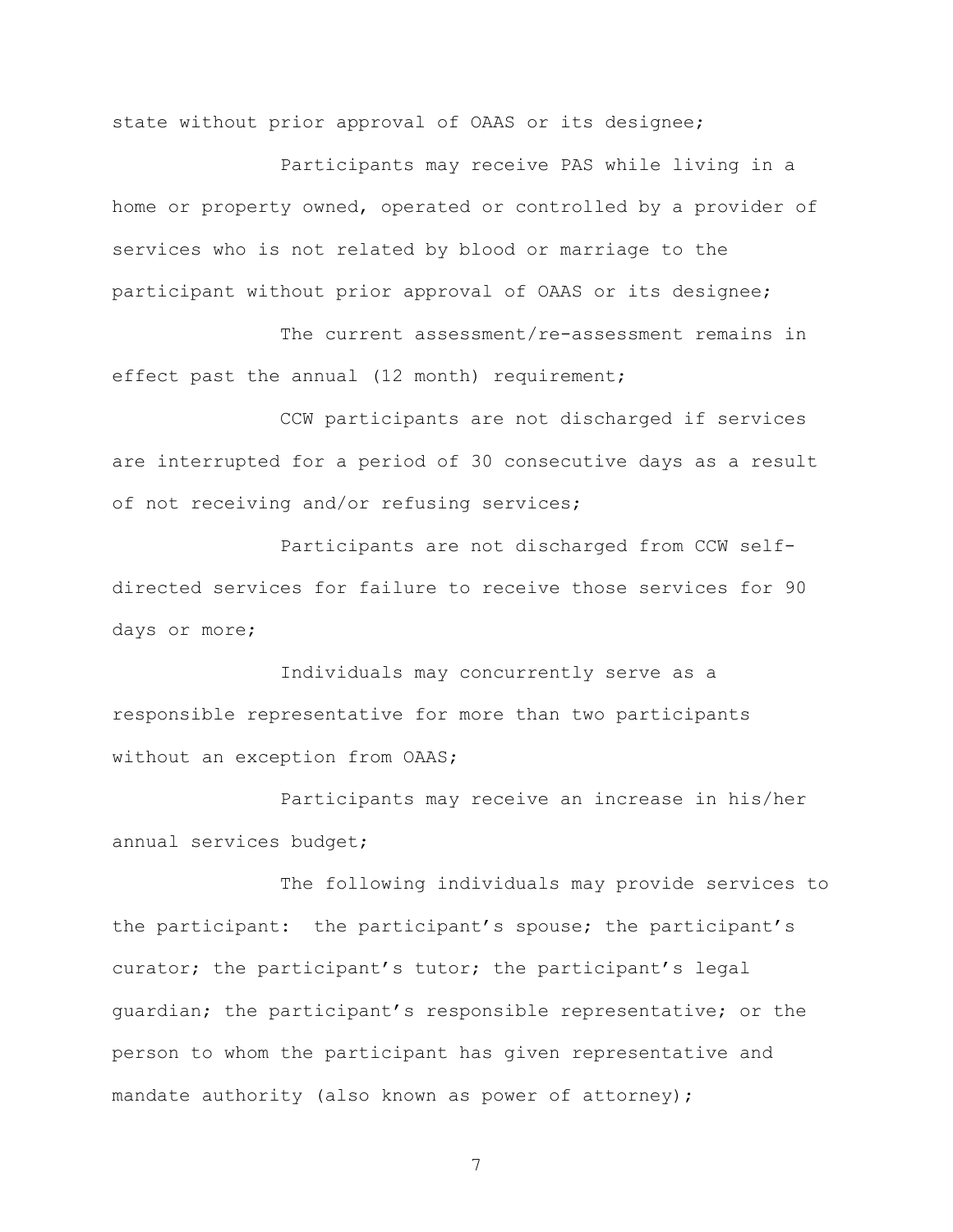Participants may receive Adult Day Health Care (ADHC) services in his/her home by licensed and/or certified ADHC staff (i.e. RN, LPN, PCA and/or CNA);

The state may elect to make retainer payments to ADHC providers when the ADHC center is closed;

The state may allow exceptions to the requirements that services must be provided in accordance with the approved plan of care and/or supporting documentation;

The state may allow exceptions to prior authorization requirements;

Participants may receive more than two home delivered meals per day;

The state may allow monitored in-home caregiving (MIHC) providers to monitor participants via frequent telephone contacts and/or telehealth;

The state may modify the minimum age requirement for direct care workers; and

The state may increase and/or modify reimbursement rates for CCW providers.

**Behavioral Health Services - Home and Community-Based Services Waiver (LAC 50:XXXIII.Subpart 9)**

With approval from the Centers for Medicare and Medicaid Services (CMS) as applicable, the following provisions of the Coordinated System of Care (CSoC) Waiver are relaxed during the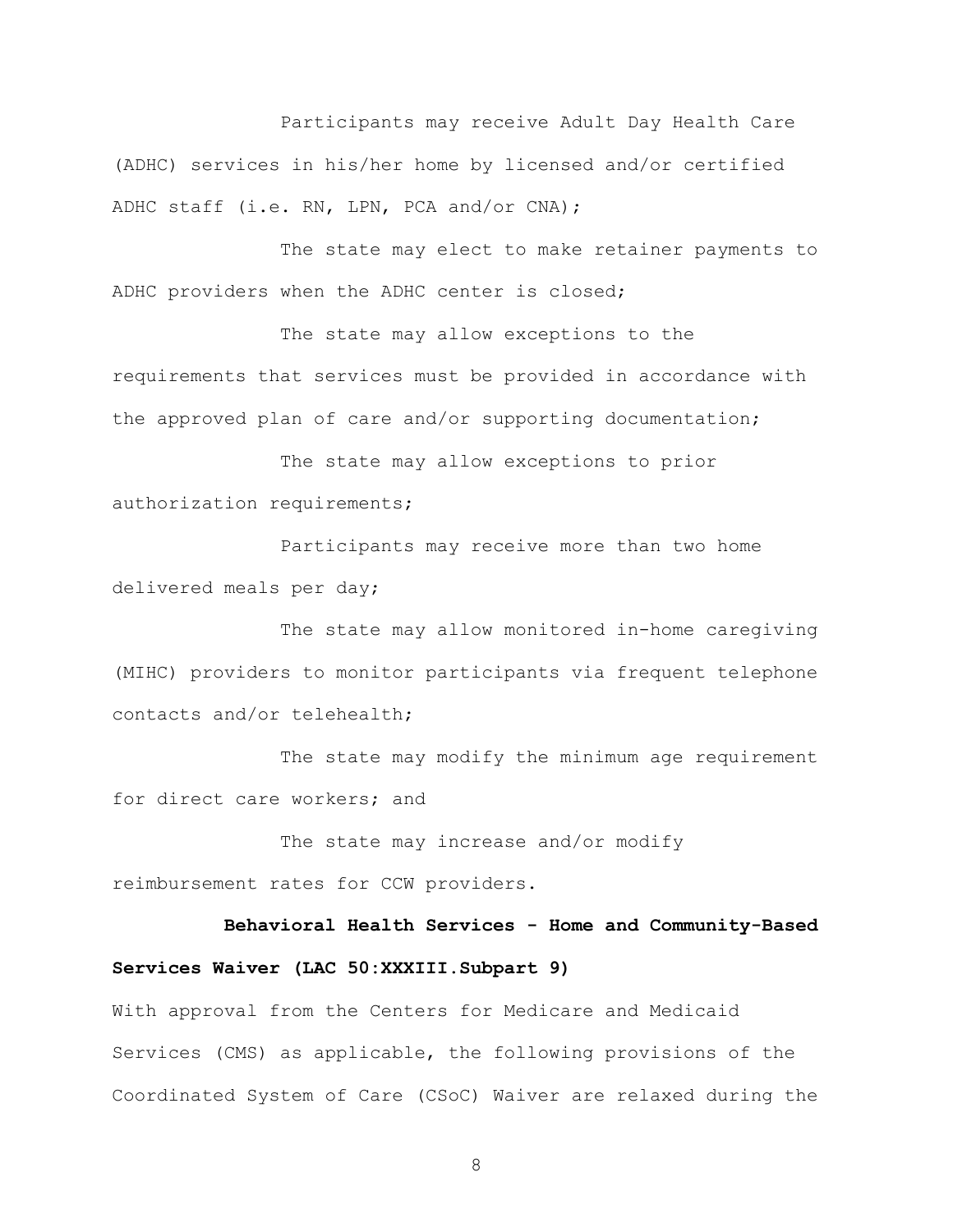presidential COVID-19 declaration:

Coordinated System of Care (CSoC) Waiver participants are allowed to receive CSoC waiver services in another state;

The current level of care evaluation/reevaluation remains in effect beyond the semi-annual requirement;

CSoC participants are not discharged for failing to receive a face-to-face visit from the wraparound facilitator for 60 consecutive calendar days or more;

Services may be provided telephonically or through videoconferencing means in accordance with LDH-issued guidance;

Providers and wraparound facilitators are required to document all service activities in accordance with guidance issued by LDH and the CSoC contractor; and

Plan of care reviews and timelines may be extended.

Implementation of the provisions of this Rule may be contingent upon the approval of the U.S. Department of Health and Human Services, Centers for Medicare and Medicaid Services (CMS), if it is determined that submission to CMS for review and approval is required.

Interested persons may submit written comments to Erin Campbell, Bureau of Health Services Financing, P.O. Box 91030,